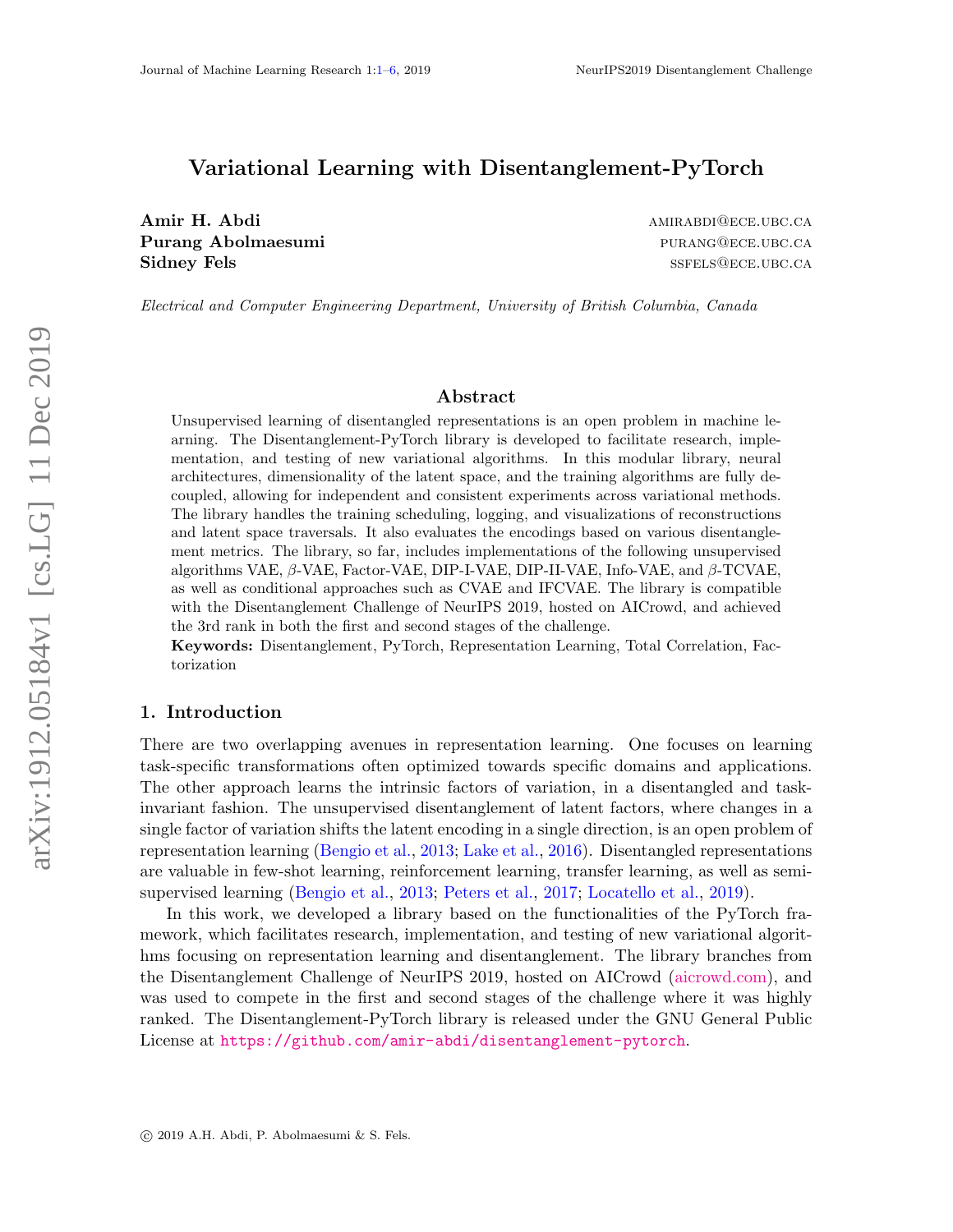# 2. Library Features

## 2.1. Supported Algorithms and Objective Functions

Unsupervised Objectives Currently, the library includes implementations of the following unsupervised variational algorithms: VAE [\(Kingma and Welling,](#page-3-3) [2014\)](#page-3-3), β-VAE [\(Fer](#page-3-4)[tig et al.,](#page-3-4) [2018\)](#page-3-6), β-TCVAE [\(Chen et al.,](#page-3-5) 2018), Factor-VAE [\(Kim and Mnih,](#page-3-6) 2018), Info-VAE [\(Zhao et al.,](#page-4-1) [2017\)](#page-4-1), DIP-I-VAE, and DIP-II-VAE [\(Kumar et al.,](#page-3-7) [2018\)](#page-3-7). Algorithms are implemented as plug-ins to the variational Bayesian formulation, and are specified by the loss terms flag. As a result, if the loss terms of two learning algorithms (e.g., A and B) were found to be compatible, they can both be included in the objective function with the flag set as [--loss terms A B]. This enables researchers to mix and match loss terms which optimize towards correlated goals.

Conditional and Attribute-variant Objectives The library supports conditional ap-proaches such as CVAE [\(Sohn et al.,](#page-4-2) [2015\)](#page-4-2), where extra known attributes  $(i.e.,$  labels) are included in the encoding and decoding processes. It also supports IFCVAE, inspired by the IFcVAE-GAN [\(Creswell et al.,](#page-3-8) [2017\)](#page-3-8), which enforces certain latent factors to encode known attributes using a set of positive (auxiliary) and negative (adversarial) discriminators in a supervised fashion. Thanks to the modular implementation of the library, any of the above-mentioned unsupervised loss terms can be used with conditional and information factoriation approaches to encourage disentanglement across attribute-invariant latents.

# 2.2. Neural Architectures

Neural architectures and the dimensionality of the data and the latent spaces are configurable and decoupled from the training algorithm. Consequently, new architectures for the encoder and decoder networks, such as the auto-regressive models, and support for other data domains, can be independently investigated.

## 2.3. Evaluation of Disentanglement

We rely on Google's implementation of the disentanglement metrics to evaluate the quality of the learned representations [\(Locatello et al.,](#page-3-2) [2019\)](#page-3-2). Thanks to the [disentanglement-lib](https://github.com/google-research/disentanglement_lib)<sup>[1](#page-1-0)</sup> library, the following metrics are currently supported: BetaVAE [\(Higgins et al.,](#page-3-9) [2017\)](#page-3-9), FactorVAE [\(Kim and Mnih,](#page-3-6) [2018\)](#page-3-6), Mutual Information Gap (MIG) [\(Chen et al.,](#page-3-5) [2018\)](#page-3-5), Interventional Robustness Score (IRS) [\(Suter et al.,](#page-4-3) [2019\)](#page-4-3), Disentanglement Completeness and Informativeness (DCP) [\(Eastwood and Williams,](#page-3-10) [2018\)](#page-3-10), and Separated Attribute Predictability (SAP) [\(Kumar et al.,](#page-3-7) [2018\)](#page-3-7).

## 2.4. Miscellaneous Features

Controlled Capacity Increase It is shown that gradually relaxing the information bottleneck during training improves the disentanglement without penalizing the reconstruction accuracy. Following the formulation of [Burgess et al.](#page-3-11) [\(2018\)](#page-3-11), the capacity, defined as the distance between the prior and the latent posterior distributions and denoted with the variable  $C$ , is gradually increased during training.

<span id="page-1-0"></span><sup>1.</sup> [https://github.com/google-research/disentanglement\\_lib](https://github.com/google-research/disentanglement_lib)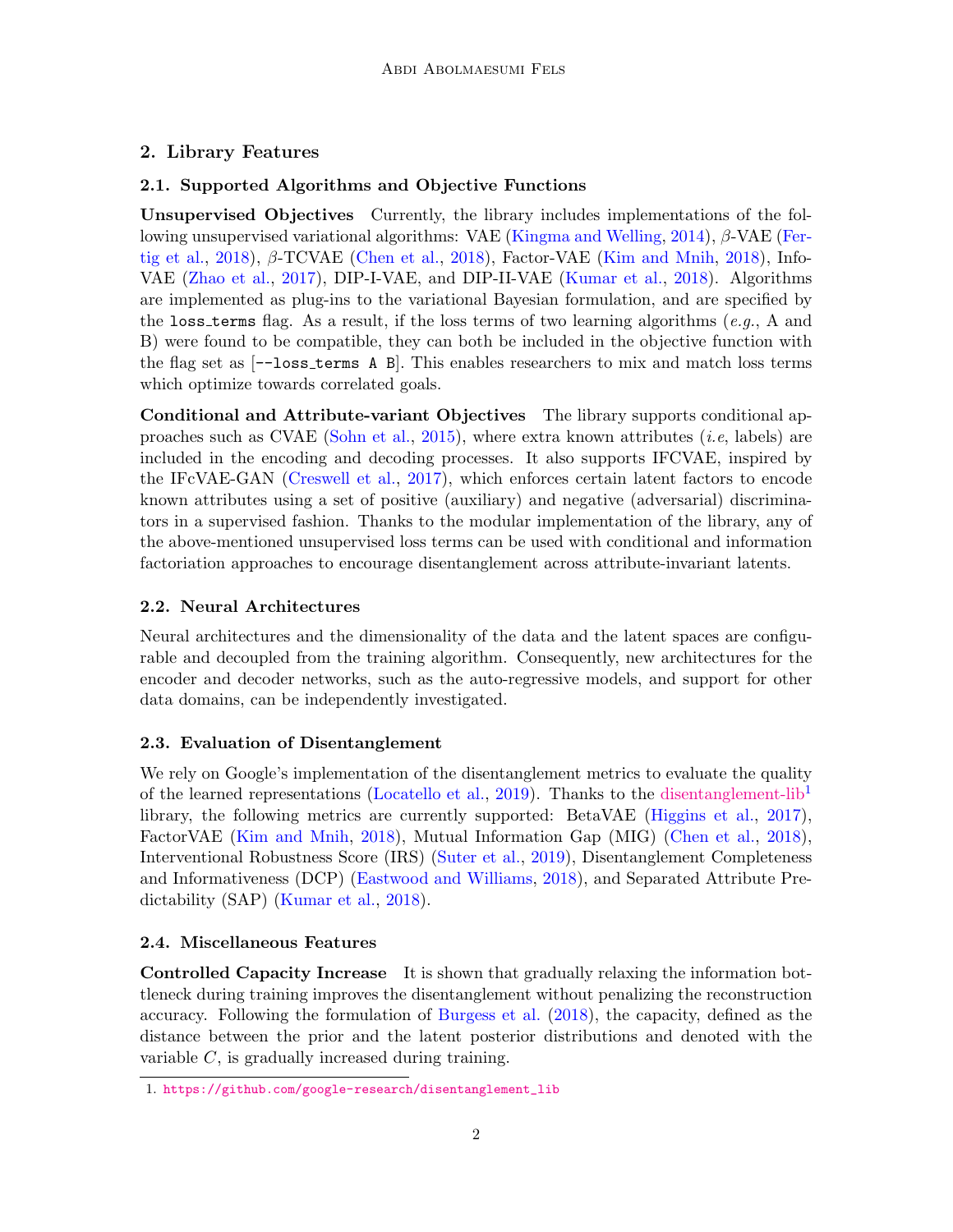Reconstruction Weight Scheduler To avoid convergence points with high reconstruction loss, training can be started with more emphasis on the reconstruction and gradually relaxing for the disentanglement term to become more relative.

Dynamic Learning Rate Scheduling All forms of learning rate schedulers are supported. Researchers are encouraged to leverage the dynamic LR scheduling to gradually decrease the rate when the average objective function over the epoch stops its decremental trend.

**Logging and Visualization** The library leverages the Weights & Biases<sup>[2](#page-2-0)</sup> tool to log the training process and the visualizations. It visualizes the condition's traversals, latent factor traversals, and Output reconstructions as [static images](https://app.wandb.ai/amirabdi/disentanglement-pytorch/runs/8k9dsisu?workspace=user-amirabdi) and [animated GIFs.](https://github.com/amir-abdi/disentanglement-pytorch/blob/master/sample_results/mpi3d_realistic_VAE/gif_rand0.gif?raw=true)

#### 3. Experiments and Results

The  $\beta$ -TCVAE algorithm achieved the best disentanglement results on the mpi3d real dataset in the second stage of the disentanglement challenge. Given the limited 8-hour training time for the challenge, the model was pre-trained on the mpi3d toy dataset [\(Gondal](#page-3-12) [et al.,](#page-3-12) [2019\)](#page-3-12). The model was trained with the Adam optimizer for 90k iterations on batches of size 64. The  $\beta$  value of the  $\beta$ -TCVAE objective function was set to 2. The learning rate was initialized at 0.001 and reduced on the plateau of the objective function with a factor of 0.95. The capacity parameter,  $C$ , was gradually increased from 0 to 25. The dimensionality of the z space was generously set to 20.

The encoder consisted of 5 convolutional layers with strides of 2, kernel sizes of  $3 \times 3$ , and number of kernels gradually increasing from 32 to 256. The encoder ended with a dense linear layer which estimated the posterior latent distribution as a parametric Gaussian. The decoder network consisted of one convolutional followed with 6 deconvolutional (transposed convolutional) layers, with kernel sizes of 4, strides of 2, and the number of kernels gradually decreasing from 256 down to the number of channels of the image space. ReLU activations were used except for the last layers of the encoder and decoder networks.

Model's performance on the unseen objects of mpi3d realistic and mpi3d real datasets are presented in Table [1.](#page-2-1) The configurations of the two experiments (stage 1 and 2) were the same and the model consistently performed better on the  $mpi3d$ -realistic and mpi3d\_real datasets. This was unexpected as the model was only pretrained on the mpi3d toy dataset. Qualitative results of disentanglement training on the available samples of the mpi3d realistic dataset are visualized in Appendix [A.](#page-5-1)

<span id="page-2-1"></span>Tablica 1: Results of the best configurations of  $\beta$ -TCVAE on DCI, FactorVAE, SAP, MIG, and IRS metrics.

| Method         | Dataset                               | DCL    | FactorVAE SAP | MIG.                       | TRS. |
|----------------|---------------------------------------|--------|---------------|----------------------------|------|
|                | $\beta$ -TCVAE mpi3d_realistic 0.3989 |        | 0.3614        | $0.1443$ $0.2067$ $0.6315$ |      |
| $\beta$ -TCVAE | mpi3d_real                            | 0.4044 | 0.5226        | $0.1592$ $0.2367$ $0.6423$ |      |

<span id="page-2-0"></span>2. https://www.wandb.com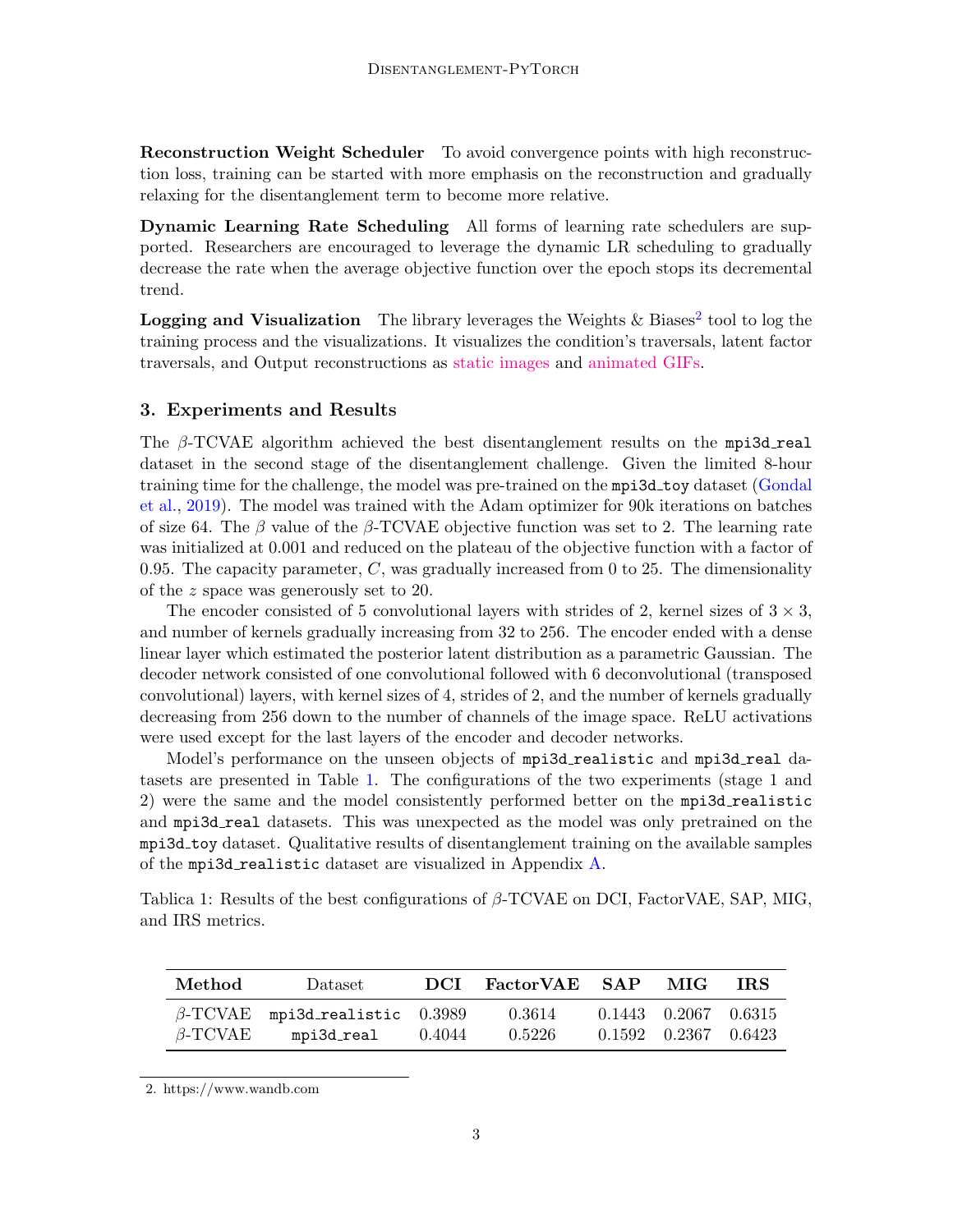#### Literatura

- <span id="page-3-0"></span>Y. Bengio, A. Courville, and P. Vincent. Representation learning: A review and new perspectives. IEEE Transactions on Pattern Analysis and Machine Intelligence, 35(8): 1798–1828, August 2013.
- <span id="page-3-11"></span>Christopher P. Burgess, Irina Higgins, Arka Pal, Loic Matthey, Nick Watters, Guillaume Desjardins, and Alexander Lerchner. Understanding disentangling in β-vae, 2018.
- <span id="page-3-5"></span>Ricky T. Q. Chen, Xuechen Li, Roger Grosse, and David Duvenaud. Isolating sources of disentanglement in variational autoencoders. In Advances in Neural Information Processing Systems, 2018.
- <span id="page-3-8"></span>Antonia Creswell, Yumnah Mohamied, Biswa Sengupta, and Anil A Bharath. Adversarial information factorization, 2017.
- <span id="page-3-10"></span>Cian Eastwood and Christopher K. I. Williams. A framework for the quantitative evaluation of disentangled representations. In International Conference on Learning Representations, 2018.
- <span id="page-3-4"></span>Emily Fertig, Aryan Arbabi, and Alexander A. Alemi.  $\beta$ -VAEs can retain label information even at high compression, 2018.
- <span id="page-3-12"></span>Muhammad Waleed Gondal, Manuel Wüthrich, Đorđe Miladinović, Francesco Locatello, Martin Breidt, Valentin Volchkov, Joel Akpo, Olivier Bachem, Bernhard Schölkopf, and Stefan Bauer. On the transfer of inductive bias from simulation to the real world: a new disentanglement dataset. arXiv preprint arXiv:1906.03292, 2019.
- <span id="page-3-9"></span>Irina Higgins, Loïc Matthey, Arka Pal, Christopher Burgess, Xavier Glorot, Matthew M Botvinick, Shakir Mohamed, and Alexander Lerchner. beta-VAE: Learning basic visual concepts with a constrained variational framework. In ICLR, 2017.
- <span id="page-3-6"></span>Hyunjik Kim and Andriy Mnih. Disentangling by factorising. In Jennifer Dy and Andreas Krause, editors, Proceedings of the 35th International Conference on Machine Learning, volume 80, pages 2649–2658, Stockholmsmssan, Stockholm Sweden, 10–15 Jul 2018.
- <span id="page-3-3"></span>Diederik P Kingma and Max Welling. Auto-encoding variational bayes. In International Conference on Learning Representations, 2014.
- <span id="page-3-7"></span>Abhishek Kumar, Prasanna Sattigeri, and Avinash Balakrishnan. Variational inference of disentangled latent concepts from unlabeled observations. In International Conference on Learning Representations, 2018.
- <span id="page-3-1"></span>Brenden M. Lake, Tomer D. Ullman, Joshua B. Tenenbaum, and Samuel J. Gershman. Building machines that learn and think like people. Behavioral and Brain Sciences, 40, November 2016.
- <span id="page-3-2"></span>Francesco Locatello, Stefan Bauer, Mario Lucic, Gunnar Raetsch, Sylvain Gelly, Bernhard Schölkopf, and Olivier Bachem. Challenging common assumptions in the unsupervised learning of disentangled representations. In International Conference on Machine Learning, pages 4114–4124, 2019.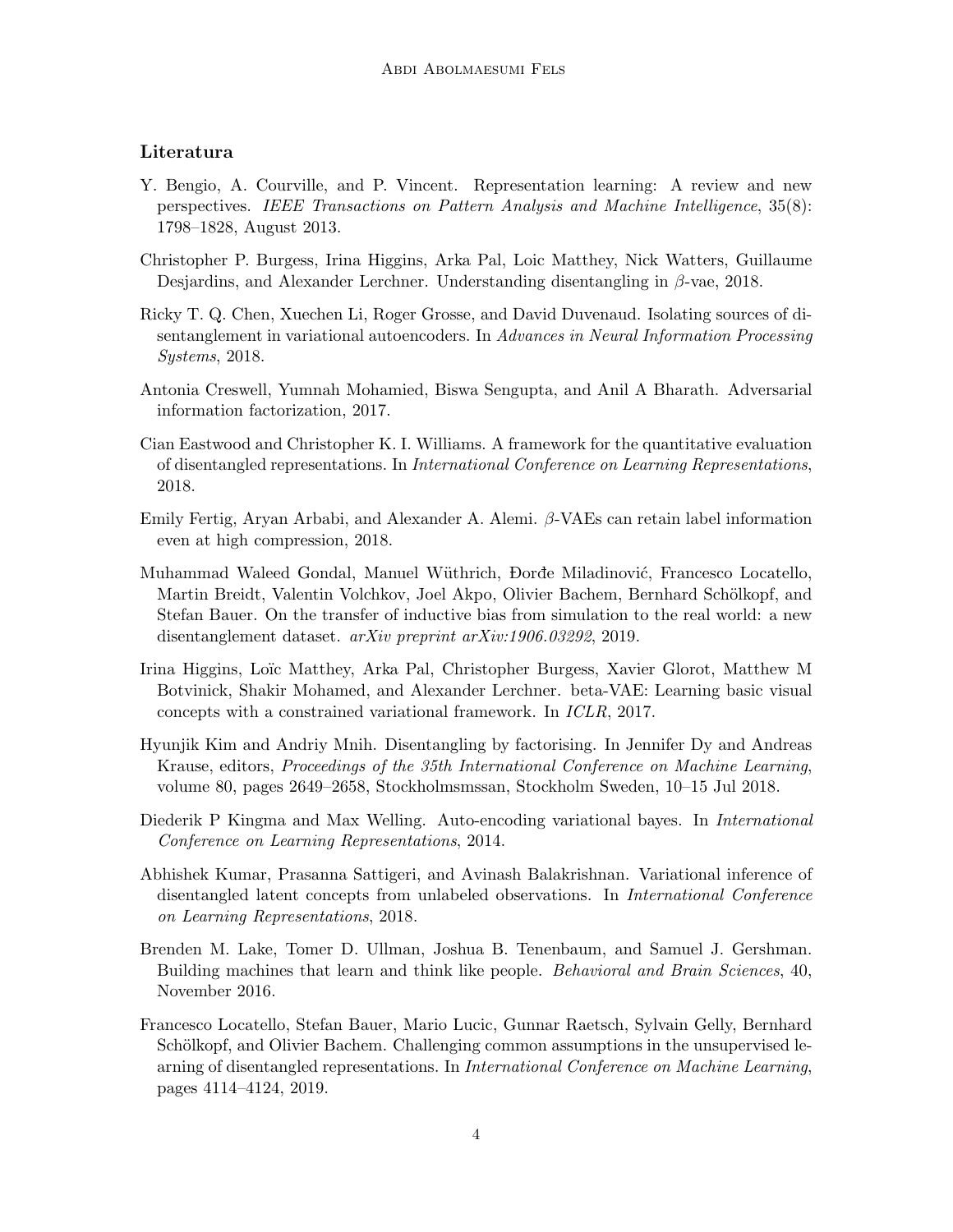- <span id="page-4-0"></span>Jonas Peters, Dominik Janzing, and Bernhard Schölkopf. Elements of Causal Inference: Foundations and Learning Algorithms. Adaptive Computation and Machine Learning. MIT Press, Cambridge, MA, 2017. ISBN 978-0-262-03731-0.
- <span id="page-4-2"></span>Kihyuk Sohn, Honglak Lee, and Xinchen Yan. Learning structured output representation using deep conditional generative models. In C. Cortes, N. D. Lawrence, D. D. Lee, M. Sugiyama, and R. Garnett, editors, Advances in Neural Information Processing Systems 28, pages 3483–3491. Curran Associates, Inc., 2015.
- <span id="page-4-3"></span>Raphael Suter, Djordje Miladinovic, Bernhard Schölkopf, and Stefan Bauer. Robustly disentangled causal mechanisms: Validating deep representations for interventional robustness. In Kamalika Chaudhuri and Ruslan Salakhutdinov, editors, Proceedings of the 36th International Conference on Machine Learning, volume 97 of Proceedings of Machine Learning Research, pages 6056–6065, Long Beach, California, USA, 09–15 Jun 2019. PMLR.
- <span id="page-4-1"></span>Shengjia Zhao, Jiaming Song, and Stefano Ermon. InfoVAE: Information maximizing variational autoencoders, 2017.